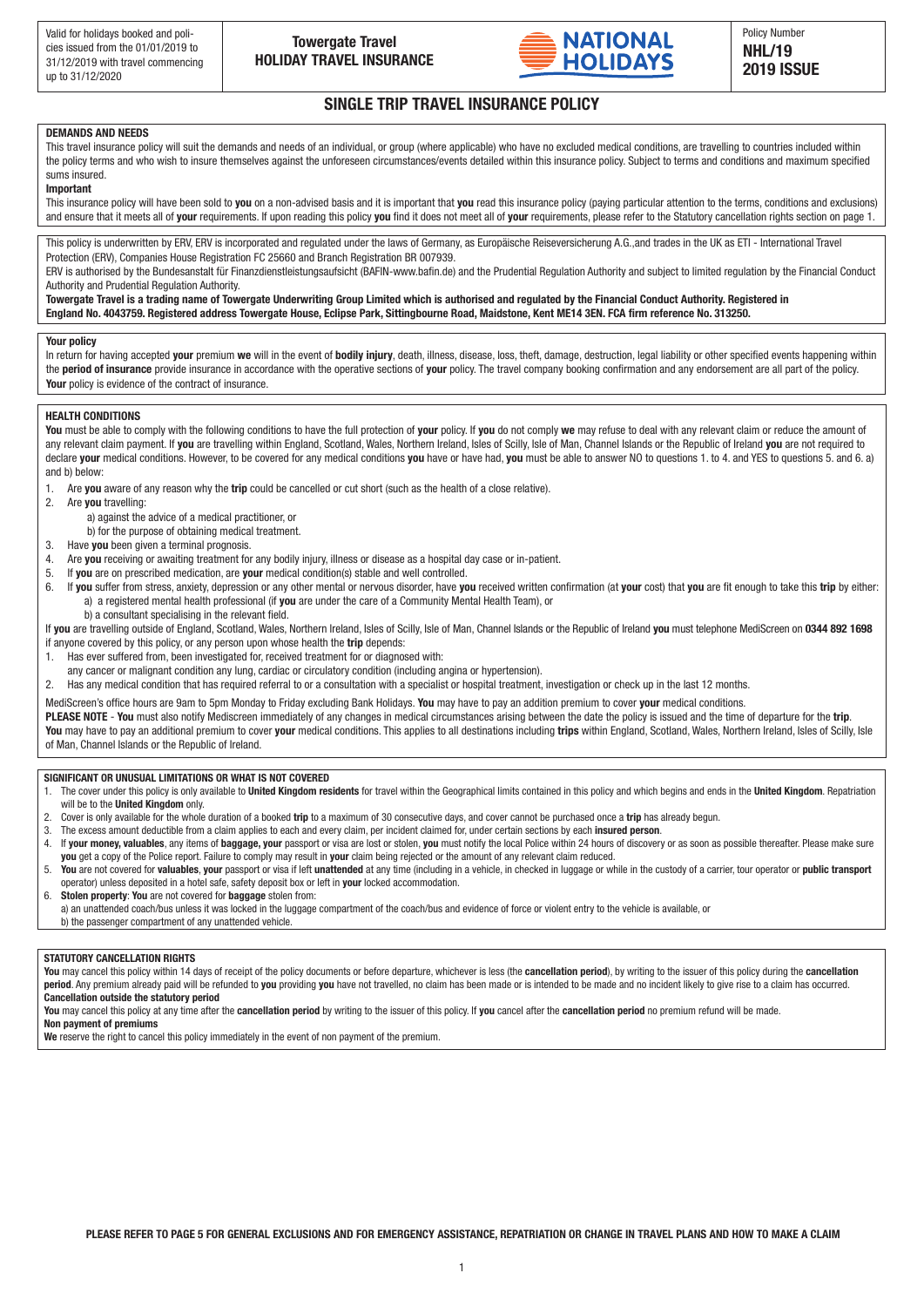#### **DEFINITIONS**

These definitions apply throughout **your** policy wording. Where the following words and phrases appear in this policy they will appear in bold and will always have these meanings. **We** have listed the definitions alphabetically.

**Baggage Your** suitcases (or similar luggage carriers) and their contents usually taken on a **trip**, together with the articles purchased, worn or carried by **you** for individual use during **your trip** (including golf equipment), but excluding **valuables** and **money**.

**Bodily injury** An identifiable injury caused solely and directly by sudden, unexpected, external and visible means including injury as a result of unavoidable exposure to the elements.

**Close business associate** Any person whose absence from business for one or more complete days at the same time as **you**r absence prevents the effective continuation of that business.

**Close relative** Mother, father, sister, brother, wife, husband, fiance(e), common-law spouse (including their immediate relatives), partner, daughter, son, grandparent, grandchild, parent-in-law, daughterin-law, son-in-law, sister-in-law, brother-in-law, step-parent, step-child, step-brother or step-sister, foster child and legal guardian.

# **Curtail/Curtailment** Either:

- a) **you** abandoning or cutting short the **trip** after **you** leave **your home** by direct early return to **your home**, in which case claims will be calculated from the day **you** returned to **your home** and based on the number of complete days of **your trip you** have not used, or
- b) **you** attending a hospital as an in-patient or being confined to **your** accommodation within or outside the **United Kingdom** during a **trip** due to compulsory quarantine or on the orders of a **medical practitioner**, in either case for a period in excess of 48 hours. Claims will be calculated from the day **you** were admitted to hospital or confined to **your** accommodation and based on the number of complete days for which **you** were hospitalised, quarantined or confined to **your** accommodation. Curtailment claims under paragraph b) will only be paid for the ill/injured/quarantined/ confined **insured person**, but where **we** or Towergate Assistance agree for another **insured person** (including any children travelling with them) to stay with **you**, **we** will also pay for that **insured person's** proportion only of any travel and accommodation costs and expenses they have incurred, but not used by remaining with **you**.

# **Home Your** residential address in the **United Kingdom**.

**Loss of one of more limbs** Loss by permanent severance of an entire hand or foot, or the total, complete and permanent loss of use of an entire hand or foot.

**Loss of sight** The complete and irrecoverable loss of sight which shall be considered as having occurred:

- a) in both eyes if **your** name is added to the Register of Blind Persons on the authority of a fully qualified ophthalmic specialist and
- b) in one eye if the degree of sight remaining after correction is 3/60 or less on the Snellen scale (which means only seeing at 3 metres what **you** should see at 60 metres).

**Medical practitioner** A registered practising member of the medical profession who is not related to **you** or any person with whom **you** are travelling.

**Money** Cash, bank or currency notes and coins in current use, cheques, postal and money orders, travel tickets, pre-paid coupons or vouchers, event and entertainment tickets and lift passes (in respect of winter sports **trips** where the appropriate premium has been paid) held by **you** for social, domestic and pleasure purposes.

**Period of insurance** From the date of departure to the date of return as shown on the travel company booking confirmation other than for cancellation which applies from the date of booking and terminates on the date of departure as shown on the booking confirmation. The period of insurance is automatically extended free of charge for the period of the delay in the event that **your** return to the **United Kingdom** is unavoidably delayed due to an event insured by this policy.

**Permanent total disablement** Total and permanent disability which medical evidence confirms will prevent **you** from undertaking any relevant occupation.

**Public transport** Any publicly licensed aircraft, sea vessel, train, coach, taxi, bus or tram on which **you** are booked or had planned to travel.

**Redundancy** Any person being declared redundant who has been employed for 2 continuous years<br>with the same employer at the time of being made redundant.

**Ski equipment** Skis, ski boots, ski poles and snowboards.

**Terrorism** An act, including but not limited to the use of force or violence and/or the threat thereof, of any person or group(s) of persons, whether acting alone or on behalf of or in connection with any organisation(s) or governments, committed for political, religious, ideological or similar purposes including the intention to influence any government and/or to put the public, or any section of the public, in fear.

**Trip(s)** Any holiday, business or pleasure **trip** or journey made by **you** which begins and ends in the **United Kingdom** during the **period of insurance** but excluding one way **trips** or journeys.

**Unattended** When **you** are not in full view of and not in a position to prevent unauthorised interference with **your** property or vehicle.

**United Kingdom** England, Scotland, Wales, Northern Ireland and the Isles of Scilly.

**United Kingdom residents** Any person who is staying in or has lived in the **United Kingdom** for more than 12 months, or if studying or working in the **United Kingdom** for more than 6 months.

**Valuables** Jewellery, gold, silver, precious metal or precious or semiprecious stone articles, watches, furs, cameras, camcorders, portable satellite navigation systems, photographic, audio, video, computer, television and telecommunications equipment and other electronic entertainment devices (including but not limited to mobile phones, MP3 or 4 players, tablets, ebooks, CD's, DVD's, tapes, films, cassettes, cartridges and headphones) computer games and associated equipment, telescopes and binoculars.

**We/Our/Us/Ourselves** – ETI-International Travel Protection, the United Kingdom branch of Europäische Reiseversicherung (ERV) (in the Legal costs and expenses section **we, our, us** refers to DAS Legal Expenses Insurance Company Limited).

**You/Your/Yourself/Insured person** – Any person named on the travel company booking confirmation who is eligible to be insured and for whom a premium has been paid.

# **GEOGRAPHICAL LIMITS**

- 
- Area A **United Kingdom** (please see definition above).<br>Area B Channel Islands and the Isle of Man.<br>Area C Europe includes Republic of Ireland, Commonwealth of Independent States (west of the Ural<br>Area C Europe incl Islands, Madeira, Iceland and the Azores.

#### **EUROPEAN HEALTH INSURANCE CARD (EHIC)**

If **you** are travelling within the European Union (EU), the European Economic Area (EEA) or Switzerland **you** should obtain a free European Health Insurance Card (EHIC). **You** can apply either online at www.ehic.org.uk or by telephoning **0300 330 1350**.

This will entitle **you** to get **free or reduced cost** medical treatment in state medical centres and hospitals. **You** are therefore advised to make use of these rather than private facilities. **SECTION 1 – CANCELLATION**

# **What is covered**

**We** will pay **you** up to £5,000 for **trips** to the **United Kingdom**, Channel Islands, Isle of Man and Europe for the unused proportion of any travel and accommodation costs or prepaid non-refundable expenses which **you** have paid or legally have to pay if cancellation of the **trip** is necessary and unavoidable as a result of any of the following events:

- 1. The death, **bodily injury**, illness, disease, or complications arising as a direct result of pregnancy of:
	- a) **you**
	- any person who you are travelling or have arranged to travel with
	- c) any person who **you** have arranged to stay with d) **your close relative**
	- e) **your close business associate**.
- 2. **You** or any person who **you** are travelling or have arranged to travel with being quarantined, called as a witness at a Court of Law or for jury service attendance.
- 3. **Redundancy** of **you** or any person who **you** are travelling or have arranged to travel with which qualifies for payment under current **United Kingdom** redundancy payment legislation, and at the time of booking the **trip** there was no reason to believe anyone would be made redundant.
- 4. **You** or any person who **you** are travelling or have arranged to travel with, are a member of the Armed Forces, Territorial Army, Police, Fire, Nursing or Ambulance Services or employees of a<br>Government Department and h the time when **you** purchased this insurance or at the time of booking any **trip**.
- 5. The Police or other authorities requesting **you** to stay at **your** home due to serious damage to **your** home caused by fire, aircraft, explosion, storm, flood, subsidence, fallen trees, collision by road vehicles, malicious people or theft.

# **Special conditions relating to claims**

1. If **you** fail to notify the travel agent, tour operator or provider of accommodation and/or transport as soon as **you** find it necessary to cancel the **trip**, **our** liability will be restricted to the cancellation charges that would have applied if a delay had not occurred.

# **What is not covered**

- 1. The first £50 for **trips** costing £100 or more (reduced to £15 for loss of deposit), the first £15 for **trips** costing less than £100 of each and every claim, per incident claimed for, under this section by each **insured person**.
- 2. Any claims on medical grounds where **you** fail to provide a medical certificate or other suitable evidence from a **medical practitioner** of the need to cancel the **trip**.
- Anything arising directly or indirectly from:
	- a) **your** reluctance to travel or financial reasons other than involuntary **redundancy**. b) circumstances known to **you** before **you** booked **your trip** or purchased this insurance which
	- could reasonably have been expected to lead to cancellation of the **trip**. c) bankruptcy or liquidation of any travel agent, tour operator, **public transport** provider or
	- transportation company.<br>
	d) the tour operator or anyo d) the tour operator or anyone **you** have made travel or accommodation arrangements with failing to provide such arrangements.
	- e) being called as an expert witness or where normal employment would require **your** attendance at a court of law.
	- f) **your** failure to obtain the required passport or visa.
	- g) regulations set by the government of any country.
- 4. Any claims for costs related to pregnancy or childbirth unless the claim is certified by a **medical practitioner** as necessary due to complications of pregnancy and childbirth.
- 5. Anything mentioned in the General exclusions on page 5. **You** should also refer to the Health conditions on page 1.

#### **SECTION 2 – TRAVEL DELAY**

This section does not apply to **trips** within the **United Kingdom** (unless involving travel to or from Northern Ireland or the Isles of Scilly).

# **What is covered**

- **We** will pay **you** either:
- 1. A benefit of £20 for the first full 12 hours **you** are delayed and £10 for each full 12 hour's delay after that, up to a total payment of £60 provided **you** eventually travel, or
- 2. Up to the amount under Section 1 Cancellation, if **you** choose to abandon the **trip** before departure from the **United Kingdom** after the first full 12 hours **you** are delayed and no alternative form of transport is offered within that period

if the **public transport** on which **you** are booked to travel from or to the **United Kingdom** (including for residents of Northern Ireland any departure point in the Republic of Ireland) is cancelled and/or unavoidably delayed for more than 12 hours beyond the scheduled time of departure as a result of failure or disruption of the **public transport**.

# **Special conditions relating to claims**

- 1. **You** must check in according to the itinerary given to **you** unless **your** tour operator or travel company has asked **you** not to travel to the departure point.
- 2. **You** must obtain written confirmation from the **public transport** provider stating the period and the reason for the cancellation and/or delay.

**What is not covered**

- 1. The first £50 for **trips** costing £100 or more and the first £15 for **trips** costing less than £100 of each and every claim, per incident claimed for, under subsection 2. of What is covered by each **insured person**.
- 2. Any claims arising from withdrawal from service temporarily or otherwise of the **public transport** on which **you** are booked to travel on the orders or recommendation of the Civil Aviation Authority, Port Authority or similar regulatory body in any country.
- 3. Any claims arising from strike or industrial action existing or being publicly announced by the date **you** purchased this policy.
- 4. Circumstances known to **you** before **you** booked **your trip** or purchased this insurance which could reasonably have been expected to lead to cancellation of, or delay to the **public transport** on which **you** are booked to travel.
- 5. Any costs incurred by **you** which are recoverable from the **public transport** operator or accommodation provider, or for which **you** receive or are expected to receive compensation, reimbursement, damages, refund of tickets, meals, refreshments, accommodation, transfers, communication facilities or other assistance.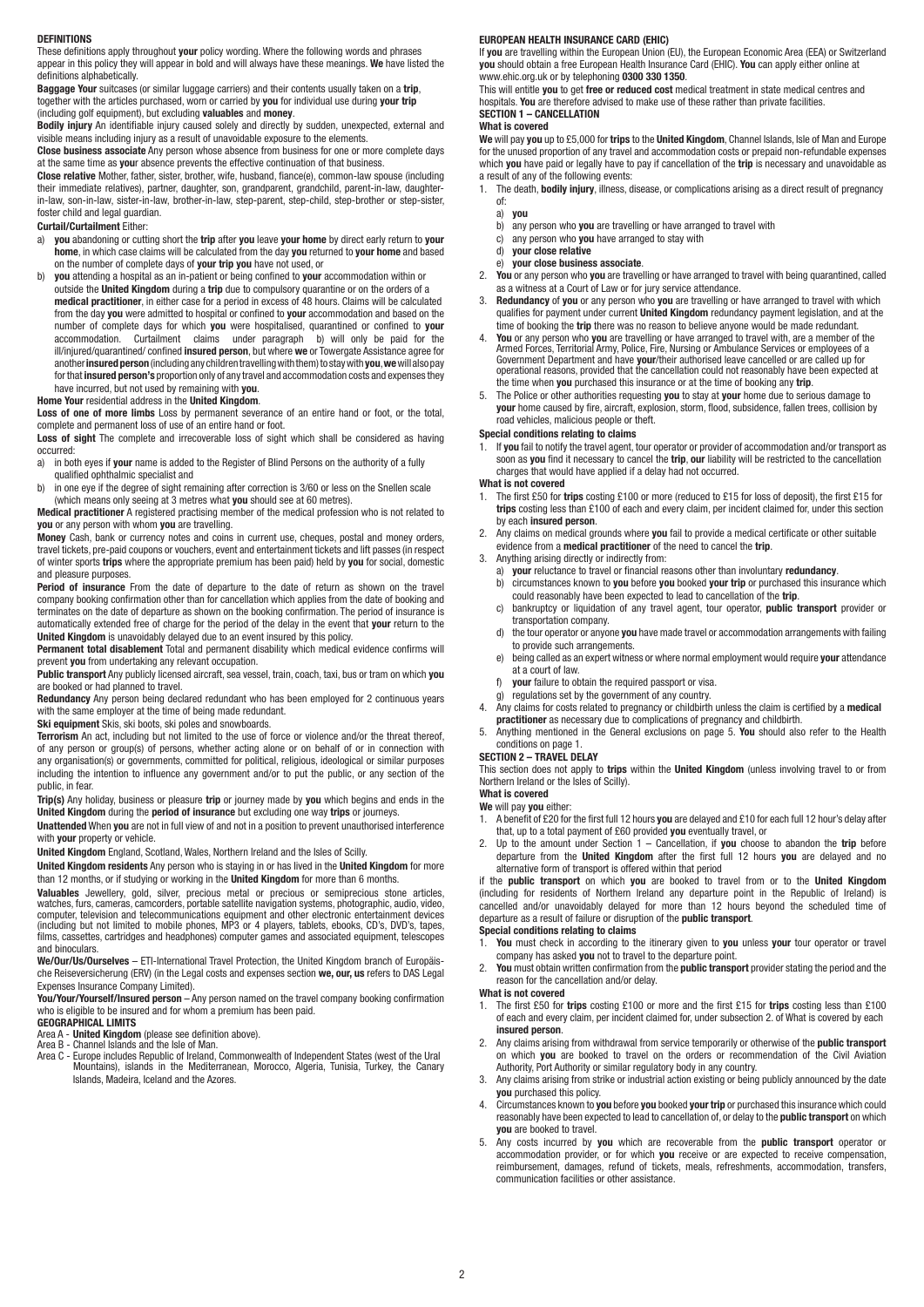- 6. Any delays caused by the failure of the tour operator to fulfil the scheduled **trip**.
- 7. Anything mentioned in the General exclusions shown on page 5.

# **SECTION 3 – MISSED DEPARTURE**

# **What is covered**

**We** will pay **you** up to £100 in respect of **trips** to England, Scotland and Wales, £300 for **trips** to Northern Ireland, Isles of Scilly, Isle of Man, Channel Islands and Europe, for necessary hotel and travelling expenses incurred in reaching **your** booked destination (or in the case of a **cruise** joining **your** ship at the next possible port of call), if:

- 1. the vehicle **you** are travelling in breaks down or is involved in an accident, is delayed by strike, industrial action or adverse weather, or
- 2. an accident or breakdown happening ahead of **you** on a public road which causes an unexpected delay to the vehicle in which **you** are travelling, or
- 3. the **public transport you** are using is delayed

resulting in **you** arriving too late to board the **public transport** on which **you** are booked to travel from or to the **United Kingdom** (including for residents of Northern Ireland any departure point in the Republic of Ireland).

#### **Special conditions relating to claims**

1. **You** must allow enough time for the **public transport** or other transport to arrive on schedule and to deliver **you** to the departure point.

# **What is not covered**

- 1. Any claims arising from strike or industrial action existing or being publicly announced by the date **you** purchased this policy. 2. Any claims arising If **you** are not proceeding directly to the departure point.
- 
- 3. Circumstances known to **you** before **you** booked **your trip** or purchased this insurance which could<br>reasonably have been expected to result in **you** arriving too late to board the **public transport** on which **you** are booked to travel.
- 4. Anything mentioned in the General exclusions shown on page 5.

# **SECTION 4 – PERSONAL ACCIDENT**

# **What is covered**

**We** will pay one of the following benefits, which will be paid to **you** or **your** legal personal representative, if **you** sustain **bodily injury** during **your trip** which shall solely and independently of any other cause, result within one year in **your** death, **loss of one or more limbs, loss of sight** or **permanent total disablement**.

| <b>BENEFIT</b>                                                                     | Up to age 17<br>years inclusive | Age 18 years to<br>65 years inclusive | Age 66 years and<br>over |
|------------------------------------------------------------------------------------|---------------------------------|---------------------------------------|--------------------------|
| 1. Death                                                                           | £2.500                          | £5.000                                | £2.500                   |
| 2. Loss of one or more limbs<br>and or <b>loss of sight</b> in one<br>or both eyes | £7.500                          | £7.500                                | £2.500                   |
| 3. Permanent total<br>disablement                                                  | £7.500                          | £7.500                                | £2.500                   |

The total amount payable under this section is £7,500 per **insured person**.

#### **Special conditions relating to claims**

1. Benefit is not payable to **you** under more than one of items 1., 2. or 3.

# **What is not covered**

- 1. Any claims for death, loss or disablement caused directly or indirectly by a **bodily injury** which existed prior to the commencement of the **trip**.
- 2. Anything mentioned in the General exclusions shown on page 5.

#### **SECTION 5 – MEDICAL AND OTHER EXPENSES**

#### **What is covered**

This section includes assistance by Towergate Assistance who must be contacted as soon as possible in the event of death, **bodily injury**, illness, disease or if hospitalisation and/or compulsory quarantine occurs or if repatriation, abandonment of the **trip** or **curtailment** has to be considered.

**We** will pay you up to £5,000,000 for the following expenses which are necessarily incurred within 12 months of the incident, if during **your trip you** suffer unforeseen **bodily injury**, illness, disease and/or compulsory quarantine, or as a result of any of the other events occurring as shown below: -

- 1. Outside the **United Kingdom** for emergency medical and surgical treatment and hospital and nursing home charges. Claims for emergency dental treatment (for pain relief only) are limited to £350.
- 2. For necessary additional accommodation and travelling/repatriation expenses (economy class)<br>if you are hospitalised as an in-patient during the trip, or if it is medically necessary for you to stay<br>beyond your scheduled Assistance reasonable additional accommodation and travelling/repatriation expenses (economy class) for one relative or friend to stay with **you** or travel to **you** from their home in the **United Kingdom** if **you** have to be accompanied on medical advice (limited to £1,500 in all for **trips** solely within the **United Kingdom**) or if **you** are a child and require an escort **home**.
- 3. In the event of death:
- a) for conveyance of the body or ashes to **your home**. local funeral expenses abroad limited to £2,000.
- 4. The cost of taxi fares and telephone calls necessarily incurred up to a maximum of £100.
- 5. The value of the portion of **your** travel and/or accommodation costs up to the amount under Section 1 – Cancellation, which have not been used and which were paid for before **your trip** commenced (including ski hire, ski school and lift passes, which do not have to be paid for before **your trip** commenced, in respect of winter sports **trips** where the appropriate premium has been paid) if **you** have to **curtail your trip**.
- 6. For reasonable additional travelling expenses if **you** have to return to **your home** earlier than planned due to:
	- a) death, **bodily injury**, illness or disease of a **close relative** or a **close business associate** resident in the **United Kingdom**, or<br>h) the Police or other authorities asking
	- b) the Police or other authorities asking **you** to return to **your home** due to serious damage to **your home** caused by fire, aircraft, explosion, storm, flood, subsidence, fallen trees,

 collision by road vehicles, malicious people or theft. For **trips** solely within the **United Kingdom** additional travelling expenses are limited to £300 **per insured person**.

# **Special conditions relating to claims**

1. All receipts must be retained and produced in the event of a claim. **Your** claim may be rejected or the amount of any relevant claim reduced if receipts are not produced.

- 2. If you suffer **bodily injury**, illness or disease **we** reserve the right to move **you** from one hospital to another and/or arrange for **your** repatriation to **your home** at any time during the **trip**. **We** will do this, if in the opinion of Towergate Assistance or **us** (based on information provided by the **medical practitioner** in attendance), **you** can be moved safely and/or travel safely to **your home** or a suitable hospital nearby to continue treatment.
- 3. The intention of this section is to pay for emergency medical/surgical/dental treatment only and not for treatment or surgery that can be reasonably delayed until **your** return **home**. **Our** decisions regarding the treatment or surgery that **we** will pay for (including repatriation to **your home**) will be  $\overline{\mathbf{a}}$ sed on this

If **you** do not accept our decisions and do not want to be repatriated, then **we** will cancel **your** cover under the medical related sections being Section 1- Cancellation, Section 4 – Personal accident, Section 5 – Medical and other expenses and Section 6 – Hospital benefit of **your** policy and refuse to deal with claims from **you** for any further treatment and/or **your** repatriation to **your home**. Cover for **you** under all other sections will however continue for the remainder of the **trip**.

#### **What is not covered**

- 1. The first £50 for medical expenses, the first £50 for **curtailment** of **trips** costing £100 or more and the first £15 for **curtailment** of **trips** costing less than £100 of each and every claim, per incident claimed for, under this section by each **insured person**.
- 2. Any sums which can be recovered by **you** and which are covered under any National Insurance Scheme or Reciprocal Health Arrangement.
- 3. Any claims that are not confirmed as medically necessary by the attending **medical practitioner** or Towergate Assistance and any additional travelling expenses not authorised by **us** or Towergate Assistance if **you** have to return **home** earlier than planned or be repatriated, or if abandonment of the **trip** or **curtailment** has to be considered.
- 4. Any claims arising directly or indirectly for:
	- a) any form of treatment or surgery which in the opinion of Towergate Assistance or **us** (based on information provided by the attending **medical practitioner**), can be reasonably delayed until **your** return to the **United Kingdom**.
	- b) any expenses which are not usual, reasonable or customary to treat **your bodily injury**, illness or disease.
- c) any expenses incurred in obtaining or replacing medication and/or treatment which at the time of departure is known to be required or to be continued outside the **United Kingdom**.
	- d) any additional hospital costs arising from single or private room accommodation unless confirmed as medically necessary by Towergate Assistance, based on information provided by the attending **medical practitioner**.
	- e) any treatment or services provided by a health spa, convalescent or nursing home or any rehabilitation centre unless agreed by Towergate Assistance.<br>f) the costs of any non-emergency treatment or surgery, include
	- f) the costs of any non-emergency treatment or surgery, including exploratory tests, which are not directly related to the **bodily injury**, illness or disease which necessitated **your** admittance into hospital.
- 5. Any claims for costs related to pregnancy or childbirth unless the claim is certified by a **medical practitioner** as necessary due to complications of pregnancy and childbirth.
- 6. Expenses incurred as a result of a tropical disease where **you** have not had the NHS recommended inoculations and/or not taken the NHS recommended medication prior to travel, including medication to prevent malaria.
- 7. Anything mentioned in the General exclusions shown on page 5. **You** should also refer to the Health conditions on page 1.

# **SECTION 6 – HOSPITAL BENEFIT**

# **What is covered**

**We** will pay **you** the following amounts if **you** have to stay in hospital as an in-patient or are confined to **your** accommodation due to **your** compulsory quarantine, or on the orders of a **medical**<br>**practitioner** (or the ship's doctor in the case of a cruise) as a result of **bodily injury**, illness or disease

- you sustain: 1. £15 for every complete 24 hours up to a maximum of £450 for **trips** outside the **United Kingdom**, or
- 2. £10 for every complete 24 hours up to a maximum of £100 for **trips** solely within the **United Kingdom**.

**We** will pay these amounts in addition to any medical expenses, additional accommodation, travelling or repatriation expenses incurred under Section 5 – Medical and other expenses, provided **we** pay a claim under that section. This payment is meant to help **you** pay for additional expenses such as taxi fares and phone calls incurred by **your** visitors during **your** stay in hospital.

# **Special conditions relating to claims**<br>**1.** You must tell Towergate Assistance a

- 1. **You** must tell Towergate Assistance as soon as possible of any **bodily injury**, illness or disease which necessitates **your** admittance to hospital as an in-patient, compulsory quarantine or confinement to **your** accommodation on the orders of a **medical practitioner**.
- 2. Documentation must be submitted to confirm the date and time of admission and discharge.

#### **What is not covered**

1. Hospitalisation, compulsory quarantine or confinement to **your** accommodation as a result of a tropical disease where **you** have not had the NHS recommended inoculations and/or not taken the NHS recommended medication prior to travel, including medication to prevent malaria.

# 2. Anything mentioned in the General exclusions shown on page 5.

**SECTION 7 – PERSONAL PROPERTY**

# **What is covered**

**Subsection A - Baggage**<br>**1.** We will pay you up to

- 1. **We** will pay **you** up to £1,000 for the accidental loss of, theft of, damage to or destruction of baggage and valuables. The amount payable in the event of a total loss, will be the value at today's prices less a deduction for wear, tear and depreciation (loss of value), or **we** may replace, reinstate or repair the lost or damaged **baggage** and/or **valuables**.
- The maximum **we** will pay **you** for the following items is:

£200 for any one article, pair or set of articles (for example golf equipment).

b) £200 in total for all **valuables**.

In the event of a claim in respect of a pair or set of articles **we** shall be liable only for the value of that part of the pair or set which is lost, stolen, damaged or destroyed.

- **Subsection B Delayed baggage**
- 1. **We** will also pay **you** up to £100, for the emergency replacement of clothing, medication and toiletries if **your baggage** is temporarily lost in transit during the outward journey and not returned to **you** within 12 hours, as long as **we** receive written confirmation from the carrier or tour representative, confirming the number of hours the **baggage** was delayed.

Any amount **we** pay **you** under this subsection will be deducted from **your baggage** claim under Subsection A – **Baggage** if **your baggage** proves to be permanently lost. **Subsection C – Personal money**

1. **We** will pay **you** up to £200 if **your** own personal **money** is lost or stolen whilst being carried on **your** person or left in a locked hotel safe or safety deposit box. If **you** are aged under 18 at the time of the incident, the maximum **we** can pay **you** is £50.

# **Special conditions relating to claims**

- 1. **You** must exercise reasonable care for the safety and supervision of **your** property.
- You must get a written report from the local Police in the country where the incident occurred within 24 hours or as soon as possible thereafter of the discovery in the event of loss, theft or attempted theft of all **baggage**, **valuables** or personal **money**. Failure to comply may result in **your** claim being rejected or the amount of any relevant claim reduced.
- 3. **You** must get a written carriers report if **your baggage** is lost, damaged or destroyed in transit (or a Property Irregularity Report (PIR) in the case of an airline).
- 4. **You** must provide suitable evidence of purchase/ownership and value of all items lost, stolen, damaged or destroyed.

# **What is not covered**

1. The first £35 of each and every claim, per incident claimed for, under this section by each **insured person** (not applicable to Subsection B – Delayed baggage).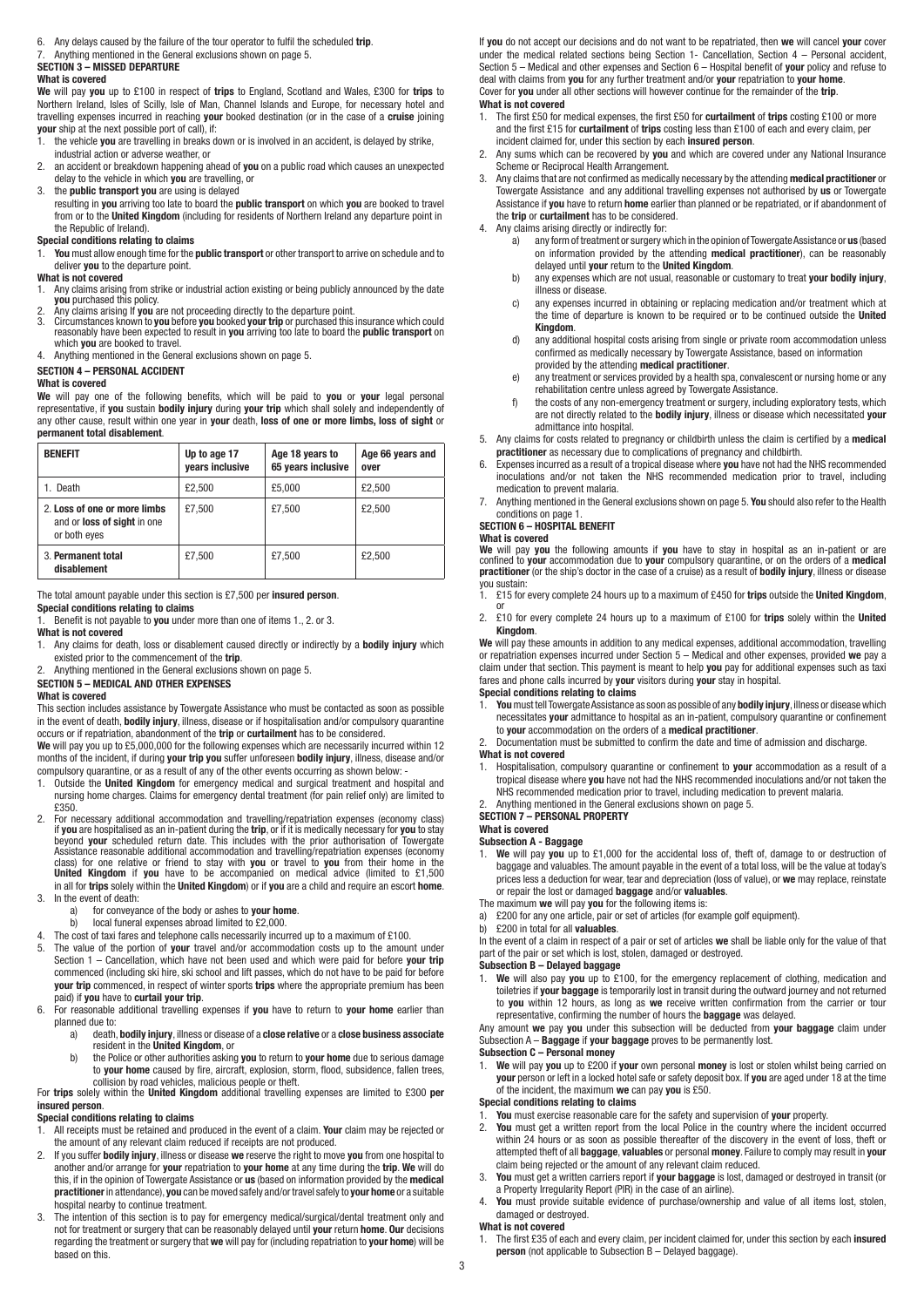### 2. Loss, theft of, damage or destruction:

- a) due to delay, confiscation or detention by customs or other officials or authorities.
- b) of contact lenses, dentures, hearing aids, samples or merchandise, bonds, coupons, securities, stamps or documents of any kind (other than as defined in the personal **money** definition), vehicles or accessories (other than wheelchairs and pushchairs only), tents, antiques, musical instruments, pictures, sports gear whilst in use (other than ski equipment in respect of winter sports **trips** where the appropriate premium has been paid), pedal cycles, dinghies, boats and/ or ancillary equipment.
- c) caused by wear and tear, depreciation (loss in value), atmospheric or climatic conditions, moth, vermin, any process of cleaning or restoring, mechanical or electrical breakdown.
	- d) of **valuables** left **unattended** at any time (including in a vehicle, in checked in luggage or while in the custody of a carrier, tour operator or **public transport** operator) unless deposited in a hotel safe, safety deposit box or left in **your** locked accommodation.
- 3. Loss, damage or destruction due to cracking, scratching breakage of or damage to china, glass (other than glass in watch faces, cameras, binoculars or telescopes), porcelain or other brittle or fragile articles being transported by a carrier, unless the breakage is due to fire, theft or an accident to the vessel, aircraft, sea vessel, train or vehicle in which they are being carried.

#### 4. **Baggage** stolen from;

- a) an unattended coach/bus unless it was in the locked luggage compartment of the coach/bus and evidence of force and violent entry to the vehicle is available.
- b) the passenger compartment of any unattended vehicle.
- 5. Any shortages due to error, omission or depreciation in value.<br>6. Any property more specifically covered under any other insur-
- 6. Any property more specifically covered under any other insurance.<br>7. Anything mentioned in the General exclusions shown on page 5
- 7. Anything mentioned in the General exclusions shown on page 5.

# **SECTION 8 – LOSS OF PASSPORT OR VISA EXPENSES**

# **What is covered**

**We** will pay **you** up to £200 for unavoidable additional travel or accommodation expenses **you** incur abroad in obtaining a new passport or visa, if **your** passport or visa is lost or stolen.

#### **Special conditions relating to claims**

1. **You** must exercise reasonable care for the safety and supervision of **your** passport and visa.<br>2. **You** must get a written report from the consulate and local Police in the country where the inc 2. **You** must get a written report from the consulate and local Police in the country where the incident occurred within 24 hours or as soon as possible thereafter of the discovery in the event of loss or theft of **your** passport or visa. Failure to comply may result in **your** claim being rejected or the amount of any relevant claim reduced.

# **What is not covered**

- 
- 1. Loss, destruction or damage:<br>a) due to confiscation or det<br>b) to **vour** passport or visa
- as, aesuatation or daringe.<br>
due to confiscation or detention by customs or other officials or authorities.<br>
to **your** passport or visa if left **unattended** at any time (including in a vehicle, in checked in b) to **your** passport or visa if left **unattended** at any time (including in a vehicle, in checked in luggage or while in the custody of a carrier, tour operator or **public transport** operator) unless deposited in a hotel safe, safety deposit box or left in **your** locked accommodation. 2. Anything mentioned in the General exclusions shown on page 5.

# **SECTION 9 – PERSONAL LIABILTY**

# **What is covered**

**We** will pay **you** up to £2,000,000 (including legal costs and expenses) against any amount **you** become legally liable to pay as compensation for any claim or series of claims arising from any one event or source of original cause that happened during the **trip** leading to claims made against **you**  for accidental:

- 1. **Bodily injury**, death, illness or disease to any person who is not a member of **your** family or household or employed by **you**.
- 2. Loss of or damage to any property which does not belong to, is not in the charge of and is not in the control of **you**, any member of **your** family or household or anyone employed by **you**.
- 3. Damage to **your** temporary holiday accommodation that does not belong to **you** or any member of **your** family or household or an employee.

# **Special conditions relating to claims**

- 
- 1. **You** must give **us** written notice of any incident, which may result in a claim as soon as possible. 2. **You** must send us every court claim form, letter of claim or other document as soon as **you** receive it.
- 3. **You** must not admit any liability or pay, offer to pay, promise to pay or negotiate any claim without our permission in writing.
- 4. **We** will be entitled to take over and carry out in **your** name the defence of any claims for compensation or damages or otherwise against any third party. **We** will have full discretion in the conduct of any negotiation or proceedings or in the settlement of any claim and **you** will give us all necessary information and assistance which **we** may require.
- 5. If **you** die, **your** legal representative(s) will have the protection of this cover as long as they comply with the terms and conditions outlined in this policy.

# **What is not covered**

1. Fines imposed by a Court of Law or other relevant bodies.

#### 2. Anything caused directly or indirectly by;

- a) liability which **you** are responsible for because of an agreement (such as a hire agreement) that was made.<br>b) injury, loss or damage arisin
- injury, loss or damage arising from:
- I. ownership or use of aircraft, horse-drawn or mechanical/motorised vehicles, vessels (other than rowing boats, punts or canoes), animals (other than horses, domestic dogs or cats), or firearms (other than guns being used for sport).
	- II. the occupation (except temporarily for the purposes of the **trip**) or ownership of any land
	- or buildings.
	- III. the carrying out of any trade or profession.<br>IV racing of any kind
	- racing of any kind.
- V. any deliberate act.<br>3 Anything mentioned in the G.

# 3. Anything mentioned in the General exclusions shown on page 5.

# **SECTION 10 – LEGAL COSTS AND EXPENSES**

Important - cover under this section is underwritten and administered by DAS Legal Expenses Insurance Company Limited **(DAS)**.The legal advice service is provided by DAS Law Limited and or a preferred law firm on behalf of **DAS**.

# **DAS LEGAL EXPENSES INSURANCE COMPANY & DAS LAW**

DAS Legal Expenses Insurance Company Limited is authorised by the Prudential Regulation Authority<br>and regulated by the Financial Conduct Authority (FRN202106) and the Prudential Regulation<br>Authority, DAS Legal Expenses Ins Bristol BS1 6NH , Registered in England and Wales, Company Number 103274, Website;<br>www.das.co.uk. DAS Law Limited is authorised and regulated by the Solicitors Regulation<br>Authority, (registered number 423113), DAS Law Limi

**DAS** agrees to provide the insurance described in this section, in return for payment of the premium and subject to the terms, conditions, exclusions and limitations set out in this section, provided that:

- 1. **reasonable prospects** exist for the duration of the claim.
- 2. the **date of occurrence** of the **insured incident** is during the **period of insurance.**<br>3. any legal proceedings will be dealt with by a court, or other body which **DAS** agree
- any legal proceedings will be dealt with by a court, or other body which DAS agree to, within the **countries covered**, and
- 4. the **insured incident** happens within the **countries covered**.

# **What DAS will pay**

**DAS** will pay an appointed representative, on **your** behalf, **costs and expenses** incurred following an **insured incident**, provided that:

- a. the most **DAS** will pay for all claims resulting from one or more event arising at the same time or from the same originating cause is £25,000.
- b. the most **DAS** will pay in **costs and expenses** is no more than the amount **DAS** would have paid to a **preferred law firm**. The amount **DAS** will pay a law firm (where acting as an appointed representative) is currently £100 per hour. This amount may vary from time to time.
- c. in respect of an appeal or the defence of an appeal, **you** must tell **DAS** within the time limits allowed that **you** want to appeal. Before **DAS** pay the **costs and expenses** for appeals, **DAS** must agree that reasonable prospects exist.
- for an enforcement of judgment to recover money and interest due to you after a successful claim under this section, **DAS** must agree that **reasonable prospects** exist, and
- where an award of damages is the only legal remedy to a dispute and the cost of pursuing legal action is likely to be more than any award of damages, the most **DAS** will pay in **costs and expenses** is the value of the likely award.

#### **What DAS will not pay**

In the event of a claim, if **you** decide not to use the services of a **preferred law firm**, **you** will be responsible for any costs that fall outside the **DAS standard terms of appointment** and these will not be paid by **DAS**.

### **Definitions applicable to this section**

The following words have these meanings wherever they appear in this section in **bold**:

**Appointed representative** The **preferred law firm** or law firm **DAS** will appoint to act on behalf of **you**. **Costs and expenses** Means:

- a. All reasonable and necessary costs chargeable by the **appointed representative** and agreed by **DAS** in accordance with the **DAS standard terms of appointment**.
- b. The costs incurred by opponents in civil cases if **you** have been ordered to pay them, or **you** pay them with **DAS'** agreement.

# **Countries covered** Worldwide

**DAS standard terms of appointment** The terms and conditions (including the amount **DAS** will pay to an **appointed representative**) that apply to the relevant type of claim, which could include a conditional fee agreement (no win, no fee). Where a law firm is acting as an **appointed representative** the amount is currently £100 per hour. This amount may vary from time to time.

**Date of occurrence** The date of the event that leads to a claim. If there is more than one event arising at different times from the same originating cause, the **date of occurrence** is the date of the first of these events. (This is the date the event happened, which may be before the date **you** first became aware of it.)

**Preferred law firm** A law firm or barristers' chambers **DAS** choose to provide legal services. These legal specialists are chosen as they have the proven expertise to deal with your claim and must comply<br>with DAS' agreed service standard levels, which DAS audit regularly. They are appointed according to the **DAS standard terms of appointment**.

**Reasonable prospects** The prospects that **you** will recover losses or damages (or obtain any other<br>legal remedy that **DAS** have agreed to, including an enforcement of judgment), makes a successful de-<br>fence or make a succ **law firm** on **DAS'** behalf, will assess whether there are **reasonable prospects**.

# **DAS** DAS Legal Expenses Insurance Company Limited. **Insured incident** A specific or sudden accident that causes death or **bodily injury** to **you**. **Exclusions applying to Section 10 (also see the General exclusions)**

# **What is not covered**

# **DAS** will not pay for the following:

- 1. any claim relating to any illness or **bodily injury** that happens gradually or is not caused by a specific or sudden accident.
- 2. Any claim relating to psychological injury or mental illness unless the condition follows a specific or sudden accident that has caused physical **bodily injury** to **you**.
- 3. Defending **your** legal rights, but **DAS** will cover defending a counter-claim.
- 4. Any claim relating to clinical negligence.
- 5. A claim where **you** have failed to notify **DAS** of the **insured incident** within a reasonable time of it happening and where this failure adversely affects the **reasonable prospects** of a claim or **DAS** consider their position has been prejudiced.
- 6. An incident or matter arising before the start of this cover.<br>7. Costs and expenses incurred before DAS' written accept
- 7. **Costs and expenses** incurred before **DAS'** written acceptance of a claim.
- 8. Fines, penalties, compensation or damages that a court or other authority orders **you** to pay.<br>9. Any legal action **you** take that **DAS** or the **annointed representative** have not agreed.
- 9. Any legal action **you** take that **DAS** or the **appointed representative** have not agreed to, or where **you** do anything that hinders **DAS** or the **appointed representative**.
- 10. A dispute with **DAS** not otherwise dealt with under Condition 7. applying to this section.
- 11. **Costs and expenses** arising from or relating to judicial review, coroner's inquest or fatal accident inquiry.
- 12. Any **costs and expenses** that are incurred where the **appointed representative** handles the claim under a contingency fee arrangement.
	- 13. A claim against ETI International Travel Protection, **DAS** or any tour operator or travel agent.
	- 14. Any claim where **you** are not represented by a law firm or barrister.

#### **Conditions applying to Section 10**

4

- 1. a. On receiving a claim, if legal representation is necessary, **DAS** will appoint a **preferred law firm** as **your appointed representative** to deal with **your** claim. They will try to settle **your** claim by negotiation without having to go to court.
- b. If the appointed **preferred law firm** cannot negotiate settlement of **your** claim and it is necessary to go to court and legal proceedings are issued or there is a conflict of interest, then **you** may choose a law firm to act as the **appointed representative**.
- c. If **you** choose a law firm as **your appointed representative** who is not a **preferred law firm**, **DAS** will give **your** choice of law firm the opportunity to act on the same terms as a **preferred law firm**. However if they refuse to act on this basis, the most **DAS** will pay is the amount **DAS** would have paid if they had agreed to the **DAS standard terms of appointment**. The amount **DAS** will pay a law firm (where acting as the appointed representative) is currently £100 per hour. This amount may vary from time to time.
	- d. The **appointed representative** must co-operate with **DAS** at all times and must keep **DAS** up to date with the progress of the claim.
- 2. a. **You** must co-operate fully with **DAS** and the **appointed representative**.
- b. **You** must give the **appointed representative** any instructions that **DAS** ask **you** to. 3. a. **You** must tell **DAS** if anyone offers to settle a claim. **You** must not negotiate or agree to a
- settlement without **DAS'** written consent. b. If **you** do not accept a reasonable offer to settle a claim, **DAS** may refuse to pay further **costs and expenses**.
- c. **DAS** may decide to pay **you** the reasonable value of **your** claim, instead of starting or continuing legal action. In these circumstances **you** must allow **DAS** to take over and pursue or settle any claim. **You** must also allow **DAS** to pursue at their own expense and for their own benefit, any claim for compensation against any other person and **you** must give **DAS** all the information and help **DAS** need to do so.
- 4. a. **You** must instruct the **appointed representative** to have **costs and expenses** taxed, assessed or audited if **DAS** ask for this.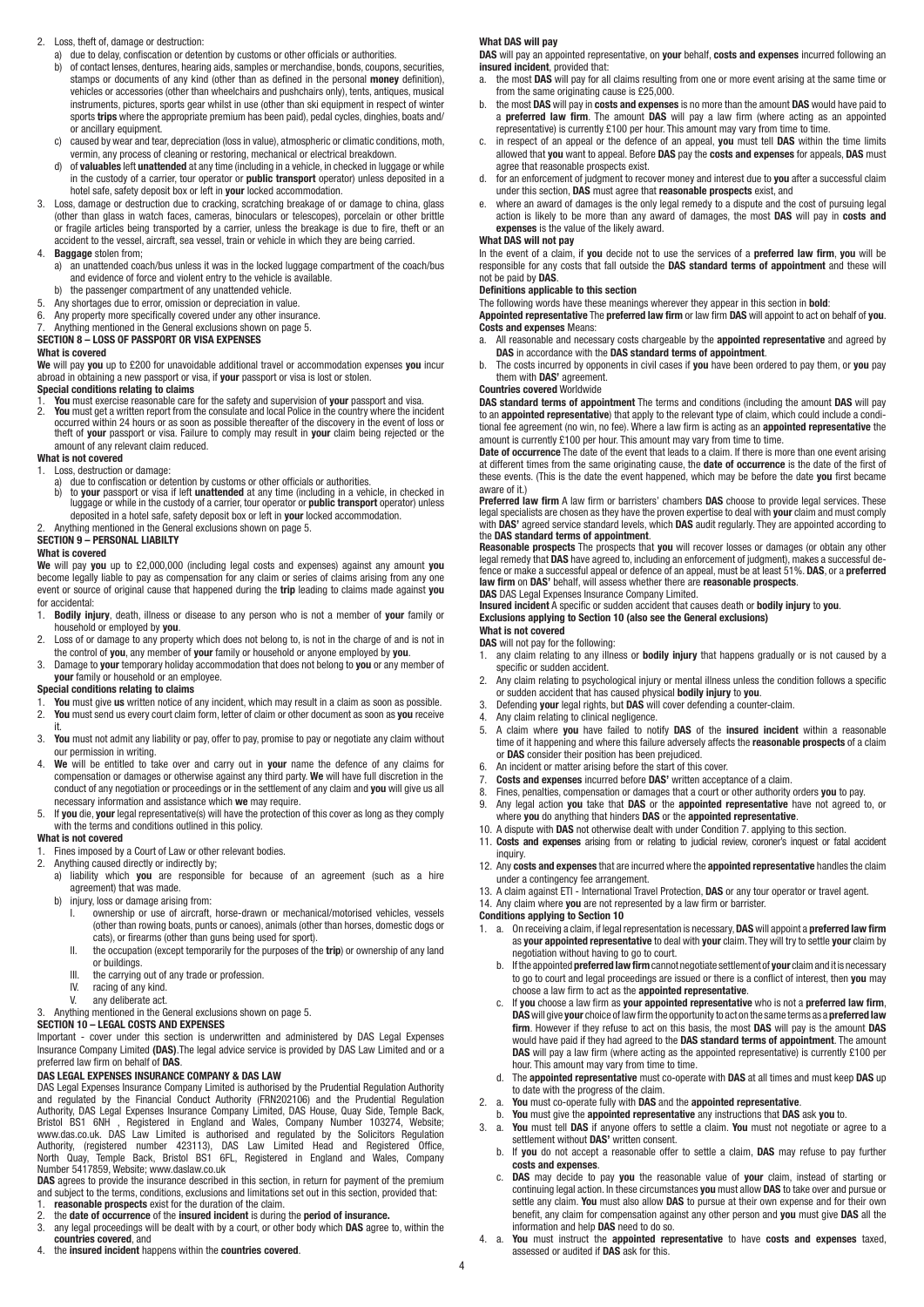- b. **You** must take every step to recover **costs and expenses** and court attendance expenses that **DAS** have to pay and must pay **DAS** any amounts that are recovered.<br> **F** If the **annointed representative** refuses to continue acting for you with
- 5. If the **appointed representative** refuses to continue acting for **you** with good reason, or if **you** dismiss the **appointed representative** without good reason, the cover **DAS** provide will end immediately, unless **DAS** agree to appoint another **appointed representative**.
- 6. If **you** settle or withdraw a claim without **DAS'** agreement, or do not give suitable instructions to the **appointed representative**, **DAS** can withdraw cover and will be entitled to reclaim from **you** any **costs and expenses DAS** has paid.
- 7. If there is a disagreement between **you** and **DAS** about the handling of a claim and it is not resolved through **DAS'** internal complaints procedure **you** can contact the Financial Ombudsman Service for help. This is a free arbitration service for eligible consumers, small businesses, charities and trusts. (Details available from **www.financial-ombudsman. org.uk**). If the dispute is not covered by the Financial Ombudsman Service there is a separate arbitration process. The arbitrator will be a barrister, solicitor or other suitably qualifed person chosen jointly by **you** and **DAS**. If there is a disagreement over the choice of arbitrator, **DAS** will ask the Chartered Institute of Arbitrators to decide. The arbitrator will decide who will pay the costs of the arbitration. For example, costs may be split between **you** and **DAS** or may be paid by either **you** or **DAS**.
- 8. **DAS** may require **you** to get, at **your** expense, an opinion from an expert that **DAS** considers appropriate on the merits of the claim or proceedings, or on a legal principle. The expert must be approved in advance by **DAS** and the cost agreed in writing between **you** and **DAS**. Subject to this, **DAS** will pay the cost of getting the opinion if the expert's opinion indicates that it is more likely than not that **you** will recover damages (or obtain any other legal remedy that **DAS** have agreed to) or makes a successful defence.

- 9. **You** must: a. keep to the terms and conditions of this section.
	- b. take reasonable steps to avoid and prevent claims.<br>
	c. take reasonable steps to avoid incurring unnecessary costs.<br>
	d. send everything **DAS** asks for, in writing, and
	-
- d. send everything **DAS** asks for, in writing, and e. report to **DAS** full and factual details of any claim as soon as possible and give **DAS** any information **DAS** need.
- 10. **DAS** will, at **DAS'** discretion, void this section (make it invalid) from the date of claim, or alleged claim, and/or **DAS** will not pay the claim if:
- a. a claim **you** have made to obtain benefit under this policy is fraudulent or intentionally exaggerated or
- b. a false declaration or statement is made in support of a claim.
- 11. Apart from **DAS**, **you** are the only person who may enforce all or any part of this policy and the
- rights and interests arising from or connected with it. This means that the Contracts (Rights of<br>Third Parties) Act 1999 does not apply to this section in relation to any third-party rights or interest.<br>12. If any claim co covered if this section did not exist, **DAS** will only pay their share of the claim even if the other insurer refuses the claim.
- 13. This section is governed by the law that applies in the part of the **United Kingdom**, Channel Islands or Isle of Man where **you** normally live. Otherwise, the law of England and Wales applies. All Acts of Parliament mentioned in this section include equivalent laws in Scotland, Northern Ireland, the Isle of Man and the Channel Islands as appropriate.

# **SECTION 11 – EMERGENCY HOME ASSISTANCE**

**What is covered**

In the event of a **home** emergency **we** will pay up to the amounts shown below per household if an unforeseen circumstance arises which, if not dealt with quickly, would:

- a) damage or cause further damage to **your home**
- b) create unreasonable risk to **your** health and safety
- 

c) render **your home** unsafe or insecure. Cover under this section applies for the duration of the **trip** (and for 24 hours after **your** return to **home**  from the **trip**) and will pay for the costs of callout of an approved tradesperson, up to three hours' labour and up to £100 for parts or materials where:

- 1. The external locks, doors or windows have been damaged, causing **your home** to become insecure.<br>2. External locks are damaged as a result of theft or attempted theft at or to **your home** and reported
- to the Police within 24 of the occurrence or as soon as possible thereafter, (replacement of locks
- will be on a like for like basis).<br>3. The only available key to **v**
- 3. The only available key to **your home** is lost and normal access is not available (the
- cover provided by this section will assist **you** in gaining entry to **your home**).
- 4. The primary heating system breaks down completely<br>5. All means of heating the domestic hot water system h
- 5. All means of heating the domestic hot water system have broken down completely.<br>6. The internal plumbing or internal drainage has ceased to function or has been dama
- The internal plumbing or internal drainage has ceased to function or has been damaged and internal flooding or internal water damage has occurred or is, in **our** opinion, likely to occur.
- **Special conditions relating to claims** 1. It is **your** responsibility to arrange **your** own emergency assistance. **You** should then submit a
- **What is not covered**

1. Anything mentioned in the General exclusions shown on page 5.

#### **GENERAL EXCLUSIONS**

**You** are not covered for anything caused directly or indirectly by: 1. **Your** suicide, deliberately injuring **yourself**, being under the influence of drink or drugs (unless prescribed by a doctor), alcoholism, drug abuse and/or addiction, solvent abuse and putting yourself at needless risk (unless **you** are trying to save someone's life).

- 2. **Your** travel against any health requirements stipulated by the carrier, their handling agents or any other **public transport** provider.
- 3. **You** participating in professional or organised sports, winter sports (unless the appropriate premium has been paid), racing, speed or endurance tests or dangerous pursuits.
- 4. Air travel other than as a fare-paying passenger on a regular scheduled airline or licensed charter aircraft.
- 5. Bankruptcy/liquidation of any tour operator, travel agent, **public transport** provider or transportation company.
- 6. Unless **we** provide cover under this insurance, any other loss, damage or additional expense following on from the event for which **you** are claiming. Examples of such loss, damage or additional expense would be the cost of replacing locks after losing keys, costs incurred in preparing a claim or loss of earnings following **bodily injury**, illness or disease.
- 7. War, invasion, acts of foreign enemies, hostilities or warlike operations (whether war be declared or not), civil war, rebellion, **terrorism**, revolution, insurrection, civil commotion and/or civil unrest assuming the proportions of or amounting to an uprising, military or usurped power. 8. Loss or damage to any property and expense or legal liability caused by or contributed to or arising
	- from:<br>a) io
	- a) ionising radiations or radioactive contamination from any nuclear fuel or nuclear waste which results in burning nuclear fuel.<br>b) the radioactive, toxic, explosive or other dangerous properties of nuclear machinery or a
	- b) the radioactive, toxic, explosive or other dangerous properties of nuclear machinery or any part of it.<br>c) pressure waves from aircraft and other flying objects travelling faster than the speed of pressure waves from aircraft and other flying objects travelling faster than the speed of
- sound.<br>Sound Pourtravell 9. **You** travelling on motorcycles up to 125cc but not wearing a crash helmet (whether legally required locally or not) and travelling on any quad bike, all-terrain vehicle or motorcycle over 125cc.
- 10. **You** mountaineering or rock climbing using picks, ropes or guides or pot-holing.
- 11. **Your** manual work or hazardous occupation of any kind.
- 12. **You** taking part in dangerous expeditions or the crewing of a vessel outside European waters.
- 13. Any payment which you would normally have made during **your** travels, if nothing had gone wrong.
- 14. **Your** participation in any illegal act.
- 15. **Your** travel to a country or specific area or event to which the travel advice unit of the Foreign & Commonwealth Office (FCO) has advised against all, or all but essential travel. **You** can go online at www.fco.gov.uk/en/travel-and-living-abroad/travel-advice-by-country/

# **GENERAL CONDITIONS**

**You** must comply with the following conditions to have the full protection of **your** policy. If **you** do not comply **we** may cancel the policy or refuse to deal with relevant claims or reduce the amount of any relevant claim payments.

- 1. No payment will be made under Section 1, 4, 5 or 6 without appropriate medical certification.
- 2. If **we** require medical certificates, information, evidence and receipts, these must be obtained by **you** at **your** expense.
- 3. In the event of a claim, if **we** require a medical examination **you** must agree to this and in the event of death **we** are entitled to a post mortem examination both at **your** expense.
- 4. If at the time of any incident which results in a claim under this policy, there is another insurance covering the same loss, damage, expense or liability **we** will not pay more than **our** proportional share (not applicable to Section 4 – Personal accident).
- 5. **You** must take all reasonable steps to avoid **bodily injury,** death, illness, disease, loss, theft, damage, destruction or legal liability and take all reasonable steps to safeguard **your** property and to recover any lost or stolen articles.
- 6. Throughout **your** dealings with **us we** expect **you** to act honestly. If **you** or anyone acting for **you**<br>(a) knowingly provides information to **us** as part of **your** application for **your** policy that is not true<br>(and
	- b) knowingly makes a fraudulent or exaggerated claim under **your** policy; or c) knowingly makes a false statement in support of a claim; or d) submits a knowingly false or forged document in support of a claim; or
	-
	- c) knowingly makes a false statement in support of a claim; or d) submits a knowingly false or forged document in support of a claim; or
	- e) makes a claim for any loss or damage caused by **your** wilful act or caused with **your**

# agreement, knowledge or collusion.<br>Then we may prosecute fraudulent claims

- Thena) **we** may prosecute fraudulent claimants;<br>b) **we** may make the policy void from the d **we** may procedure inducture deminitions<br> **b) we** may make the policy void from the date of the fraudulent act;<br> **c) we** will be entitled to recover from **you** the amount of any fraudul
- 
- c) **we** will not pay any fraudulent claims; d) **we** will be entitled to recover from **you** the amount of any fraudulent claim already paid under **your** policy since the start date;<br>a) we may inform the Police of the
- **your** policy of the clark date,<br>**we** may inform the Police of the circumstances.
- 7. **We** accept as evidence of cover the booking confirmation issued to **you** by the travel company showing that the premium has been paid.
- 8. **You** must not make any payment, admit liability, offer or promise to make any payment without written consent from **us**.
- 9. **We** are entitled to take over any rights in the defence or settlement of any claim and to take proceedings in **your** name for **our** benefit against any other party.
- 10. **We** may at any time pay to **you our** full liability under the policy after which no further payments will be made in any respect.
- 11. If at the time of making a claim there is any other policy covering the same risk **we** are entitled to contact that insurer for a contribution.
- 12. **You** and **we** are free to choose the laws applicable to this policy. As **we** are based in England, **we** propose to apply the laws of England and Wales and by purchasing this policy **you** have agreed to this

# **FINANCIAL SERVICES COMPENSATION SCHEME (FSCS)**

Towergate Travel and the insurers of this policy are covered by the Financial Services Compensation Scheme (FSCS). If **we** are unable to meet **our** obligations, **you** may be entitled to compensation from the scheme, depending on the type of insurance and the circumstances of the claim. Further information is available from the FSCS at www.fscs.org.uk

# **THE CONSUMER INSURANCE (DISCLOSURE AND REPRESENTATION) ACT 2012**

This act abolished the duty of disclosure, but imposes on the individual entering into an insurance contract a duty to take reasonable care not to make a misrepresentation to the insurer. In other words, this means that **you** must answer all questions posed by the insurer accurately, truthfully and to the best of **your** knowledge.

If you do not the insurer may cancel your policy, or reject or only pay a proportion of your claim depending on whether the misrepresentation was deliberate, reckless or simply careless.

# **EMERGENCY ASSISTANCE, REPATRIATION OR CHANGE IN TRAVEL PLANS**

In the event of death, **bodily injury**, illness or disease resulting in any of the above, immediate contact must be made with:

**TOWERGATE ASSISTANCE** - Telephone: **+44 (0) 20 3901 1722** Fax: **+44 (0) 20 3901 1723**

When calling state **your** identity, **your** policy number and the identity and telephone number of the treating doctor.

# **HOW TO MAKE A CLAIM FOR ALL SECTIONS** (**other than Legal costs and expenses as shown below**)

If **you** need to make a claim, please contact Towergate Travel claims department on **03450 744 838** (opening hours 9am - 5pm Monday to Friday excluding Bank Holidays) and ask for a Claim form and Claims evidence sheet or write to: **Towergate Travel Claims Department, PO Box 1188, Doncaster, DN1 9PQ Email: towergatetravelclaims@directgroup.co.uk You** can also download a pdf of the Claim form and the Claims evidence sheet at: http://www.towergatechapmanstevens.co.uk/coach-travel-insurance.aspx

# **IN RESPECT OF LEGAL COSTS AND EXPENSES CLAIMS PLEASE CONTACT:**

**DAS Legal Expenses Insurance Company Limited, DAS House, Quayside, Temple Back, Bristol BS1 6NH Telephone: +44 (0)117 934 2000 Fax: +44 (0)117 934 2109** You should fill in the claim form and send it to us as soon as possible with all the information and documents required. It is essential that you provide us with as much detail as possible to enable us to handle **your** claim promptly and efficiently. Please keep copies of all the documentation **you** send to **us**.

receipt for **your** costs incurred.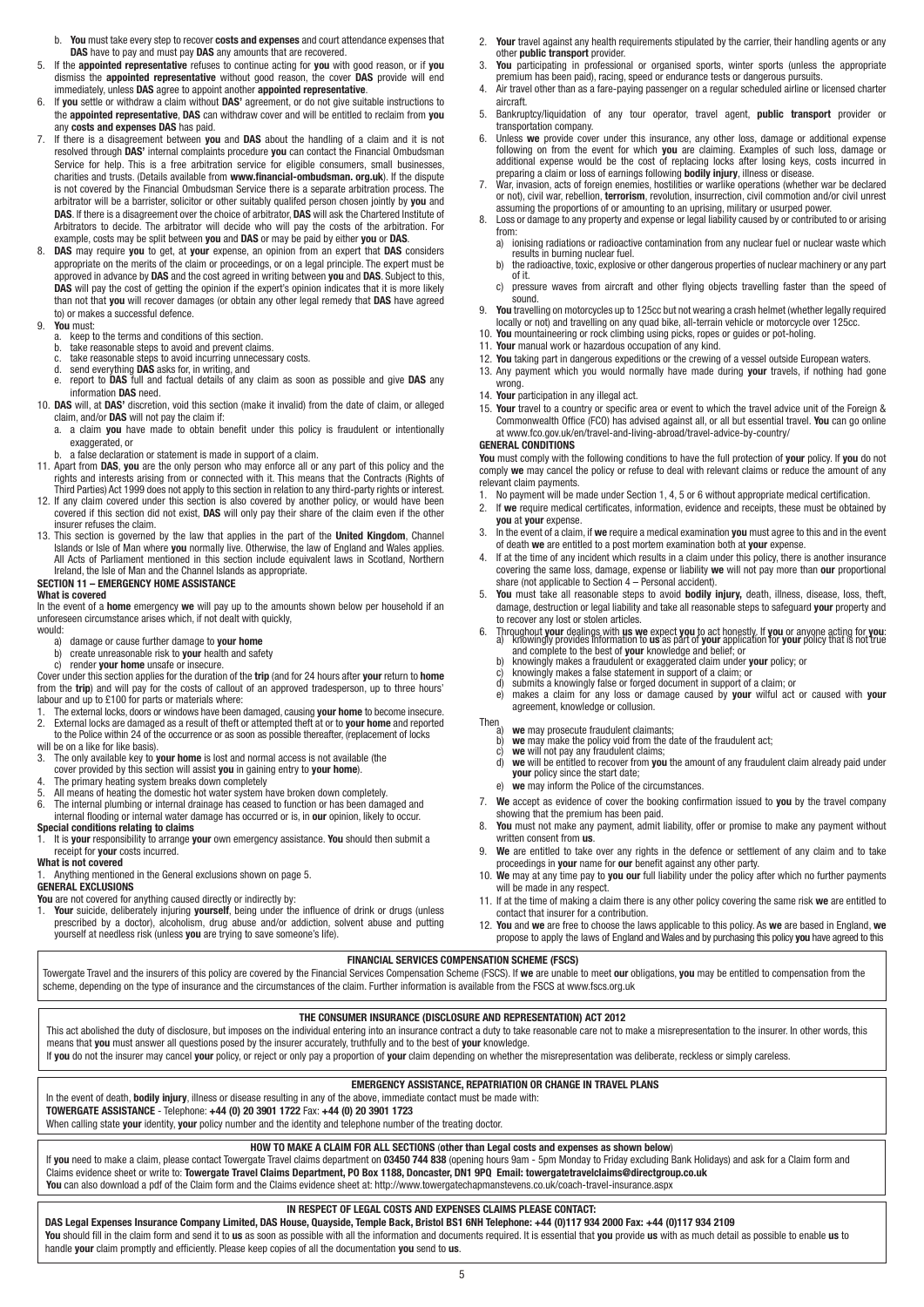#### If **you** have cause for complaint, it is important you know **we** are committed to providing **you** with<br>an exceptional level of service and customer care. **We** realise that things can go wrong and there<br>may be occasions whe happens, **we** want to hear about it so that **we** can try to put things right. **WHEN YOU CONTACT US** Please give **us your** name and a contact telephone number. Please quote **your** policy and/or claim number, and the type of policy **you** hold. Please explain clearly and concisely the reason for **your** complaint. **INITIATING YOUR COMPLAINT** Any enquiry or complaint **you** have regarding a claim notified under **your** policy, may be addressed to: **The Travel Claims Manager, Towergate Travel Claims Department, PO Box 1188, Doncaster, DN1 9PQ Telephone: 03450 744 838 Email: towergatetravelclaims@directgroup.co.uk** Any complaint **you** have regarding **your** policy, may be addressed to: **The Managing Director, Towergate Travel, 3000 Hillswood Drive, Hillswood Business Park, Chertsey, Surrey, KT16 ORS Telephone: 01932 344300** lf you wish to complain under the Legal costs and expenses section, please contact DAS by:<br>Phoning: 0344 893 9013 Emailing: customerrelations@das.co.uk<br>Writing to the Customer Relations Department, DAS Legal Expenses Insur **Limited, DAS House, Quayside, Temple Back, Bristol BS1 6NH** Completing a **DAS** online complaint **form at www.das.co.uk/about-das/complaints BEYOND TOWERGATE TRAVEL – REFERRAL TO THE FINANCIAL OMBUDSMAN SERVICE** If **we** have given **you** our final response and **you** are still dissatisfied, **you** may refer **your** case to the Financial Ombudsman Service.<br>The Financial Ombudsman Service is an independent body that arbitrates on complaints about<br>general insurance products. It will only consider complaints after **we** have provided **you** with writt confirmation that **our** complaints procedure has been exhausted. The Financial Ombudsman can be contacted at: **Financial Ombudsman Service, Exchange Tower, Harbour Exchange Square, London E14 9SR. Telephone: 0800 023 4567 or 0300 123 9123 Fax: (020) 7964 1001. Email: complaint.info@financial-ombudsman.org.uk Website: www.financial-ombudsman.org.uk This procedure will not affect your rights in law COMPLAINTS PROCEDURE**

# **DAS EUROLAW LEGAL ADVICE**

**DAS** will give **you** confidential legal advice over the phone on any personal legal problem under the laws of any European Union Country, Isle of Man, the Channel Islands, Switzerland and Norway.<br>**You** can contact **DAS'** taken and a return call arranged within the operating hours.

To help check and improve service standards, **DAS** may record all inbound and outbound calls.

To contact the above service, phone **DAS** on +**44 (0) 117 934 0548**. When phoning, please quote the policy number.

**DAS** will not accept responsibility if the Helpline Service is unavailable for reasons **DAS** cannot control.

The privacy and security of **your** information is important to **us**. This notice explains who **we** are, the types of information we hold, how we use it, who we share it with and how long we keep it. It also informs<br>**you** o

Towergate Underwriting Group Limited (part of the Ardonagh Group of companies) is the Data Controller of the information **you** provide to **us** and is registered with the Information Commissioner's Office for

the products and services **we** provide to **you**.<br>**You** can contact **us** for general data protection queries by email to DataProtection@ardonagh.co.uk or in writing to The Data Protection Officer, care of the office of the Group, 55 Bishopsgate, London, EC2N 3AS. Please advise **us** of as much detail as possible to comply with **your** request.

For further information about the Ardonagh Group of companies please visit http://www.ardonagh.com/.

# **What information do we collect?**

We will collect personal information which may include your name, telephone number, email address, postal address, occupation, date of birth, additional details of risks related to your enquiry or product and payment details (including bank account number and sort code) which **we** need to offer and provide the service or product or deal with a claim.<br>**We** may need to request and collect sensitive personal information such a

We only collect and process sensitive personal data where it is critical for the delivery of a product or service and without which the product or service cannot be provided. We will therefore not seek explicit consent to process this information as the processing is legitimised by its criticality to the service provision. If you object to use of this information then we will be unable to offer you the product or service requested. **How do we use your personal information?**

**We** will use **your** personal information to: **We** may also take the opportunity to:<br>• **We** may also take the opportunity to: **We** may also take the opportunity to:

• assess and provide the products or services that **you** have requested **•** contact **you** about products that are closely related to those **you** already hold with **us**<br>• communicate with **you** communicate with **you** • communicate with **you interval and the provident of the communicate with you interval assistance or tips about these products or services <b>• provide additional assistance or tips about these products or services**<br>• notify **vou** of important functionality changes to **our** websites

undertake statistical analysis.

We make outbound phone calls for a variety of reasons relating to many of our products or services (for example, to update you on the progress of a claim or to discuss renewal of your insurance contract).

**We** are fully committed to the regulations set out by Ofcom and follow strict processes to ensure **we** comply with them.<br>To ensure confidentiality and security of the information we hold, we may need to request personal i include information that can be used to identify any individual.

**Securing your personal information**<br>We follow strict security procedures in the storage and disclosure of **your** personal information in line with industry practices, including storage in electronic and paper formats.<br>We

Any new information **you** provide to **us** may be used to update an existing record **we** hold for **you**.

# **When do we share your information?**

To help **us** prevent financial crime, **your** details may be submitted to fraud prevention agencies and other organisations where **your** records may be searched, including the Claims and Underwriting Exchange<br>(CUE) and the

claims processing, underwriting and pricing purposes or to maintain management information for analysis).<br>This may also include conducting a search with a credit reference bureau or contacting other firms involved in finan

this Fair Processing Notice.

We raay of course be obliged by law to pass on **your** information to the police or other law enforcement body, statutory or regulatory authority including but not limited to the Employer's Liability Tracing Office (ELTO) and the Motor Insurance Bureau (MIB).

**We** may also share **your** information with anyone **you** have authorised to deal with **us** on **your** behalf.

### **How long do we keep your information for?**

**We** will not keep **your** personal information longer than is necessary for the purpose for which it was provided unless **we** are required by law or have other legitimate reasons to keep it for longer (for example if necessary for any legal proceedings).

We will normally keep information for no more than 6 years after termination or cancellation of a product, contract or service we provide. In certain cases, we will keep your information for longer, particularly where a product includes liability insurances or types of insurance for which a claim could potentially be made by **you** or a third party at a future date, even after **your** contract with **us** has ended. **Your rights**

Under data protection law **you** have the right to change or withdraw **your** consent and to request details of any personal data that **we** hold about **you**.<br>Where **we** have no legitimate reason to continue to hold **your** in unhappy with.

Further details of **your** rights can be obtained by visiting the Information Commissioner's Office website at https://ico.org.uk/.

# **DAS DATA PROTECTION**

To comply with data protection regulations **DAS** are committed to processing **your** personal information fairly and transparently. This section is designed to provide a brief understanding of how DAS collect<br>and **your** inf **WHO DAS ARE**

DAS is part of DAS UK Holdings Limited (DAS UK Group). The use of your personal data by DAS and members of the DAS UK Group are covered by DAS' individual company registrations with the Information Commissioner's Office.

#### **GOT A QUESTION**

If you have any questions or comments about how DAS store, use or protect your information, or if you wish to request to see the information DAS hold about you, you can do this by calling **0344 893 9011**, by writing to the Data Protection Officer at **DAS** Head Office address (please see page 4) or by visiting **www.das.co.uk**

# **HOW DAS WILL USE YOUR INFORMATION**

**DAS** may need to send **your** information to other parties, such as lawyers or other experts, the court, insurance intermediaries, insurance companies, appointed service providers, specialist agencies so they may contact laundering. Further details explaining how the information held by fraud prevention agencies may be used can be obtained by writing to, or telephoning **DAS**. A copy is also accessible and can be<br>downloaded via **DAS'** websi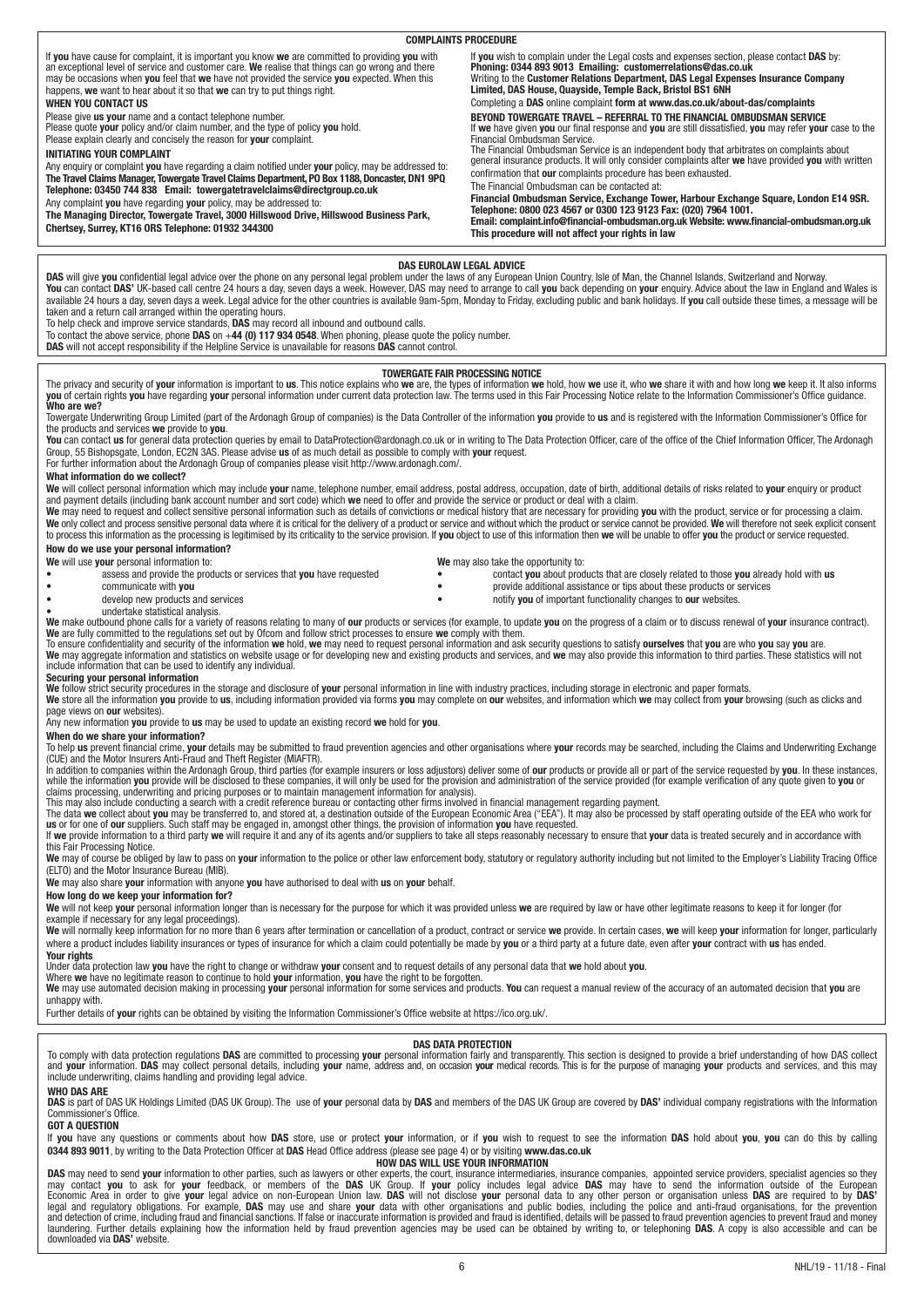# **National Holidays Tours Limited t/a National Holidays National Holidays**

You are over the maximum specified age at the time of your trip

a: Waterside House, Wigan Pier Business Park, Waterside Drive, Wigan, Greater Manchester, WN3 5AZ **tel:** 01482 572 572 **Status Disclosure Information** a. *viale* side nouse

#### **The Financial Conduct Authority (FCA) is the independent regulator (FCA) is the independent regulator of financial services. Use the independent regulator of**  $\mathcal{L}$  **our financial services. Use this information to decide** If after purchasing a policy should you find it does not meet your requirements you have 14 days from the date of issue, or prior  $\vert$  status disclosure imormation If a policy should you find it does not meet you find it does not meet you have 14 days from the date of issue, or prior  $\overline{a}$

unded the conduct Authority (FCA) is the independent regulator of financial services. Use this information to decide if our<br>The Financial Conduct Authority (FCA) is the independent regulator of financial services. Use this  $\vert$  services are right for you.  $\frac{1}{2}$  or do decide to cancel  $\frac{1}{2}$ ,  $\frac{1}{2}$  and  $\frac{1}{2}$  are  $\frac{1}{2}$  and  $\frac{1}{2}$  and  $\frac{1}{2}$  and  $\frac{1}{2}$  and  $\frac{1}{2}$  and  $\frac{1}{2}$  and  $\frac{1}{2}$  and  $\frac{1}{2}$  and  $\frac{1}{2}$  and  $\frac{1}{2}$  and  $\frac{1}{2}$ 

National Holidays Tours Limited t/a National Holidays is an appointed representative of ITC Compliance Limited which is authorised and regulated by the Financial Conduct Authority (their registration number is 313486) and which is permitted to  $\vert$  advise on and arrange general insurance contracts as an intermediary.

National Holidays Tours Limited t/a National Holidays offer and act on behalf of a limited panel of insurance providers (see below). (phone **020 7008 1500** or visit their website at **www.fco.gov.uk**). below).  $\blacksquare$  responsibility to do this and no information or guidance will be provided by ourselves in this regard.

# o Towergate fees for arranging insurance, we may how we may how receive an economic benefit or retain a part of any premium by the new premium by the new premium by the new premium by the new premium by the new premium by

We do not charge fees for arranging insurance, we may however receive an economic benefit or retain a part of any premium by  $\vert$ we do not only become arranging includios, we may newever receive an economic scholar or retain a part or any promain by<br>way of remuneration. Our sales agents may also be remunerated on the sale of individual products. Fee insurers for such things as mid-term adjustments and cancellations. Please check the individual policy information for full details. of these third parties can be found below. For the purpose of where you can be sent and the purpose of where  $\frac{1}{2}$  $\frac{1}{2}$  insurance for such the purposes of monitoring and  $\frac{1}{2}$ of these third parties can be found below. For full details of where your information will be sent and the purpose of such data

 $\mid$  We hold any insurance money (premiums, refunds or claims money) as the agent of the insurer under a risk transfer agreement.

You WILL NOT receive advice or a recommendation from us for insurance. We may ask some questions to narrow down the selection of products that we will provide details on. You will then need to make your own choice about how **to proceed.**  $\kappa$  for proceed. The provide a first class service, however if  $\kappa$  and  $\kappa$  and be raised either in  $\kappa$ Your information of products that we will provide details on. Tou will then heed to make your own choice about information held and has been processed. If you would like to exercise any of these rights or have any concerns with how with how with how with how with how with how with how with how with how with how with how with how wi  $\frac{1}{\sqrt{2}}$ information how it has been processed.

We always aim to provide a first class service, however if you have any cause for complaint any enquiry can be raised either in writing, email or by telephoning ITC Compliance Limited, 4 Monarch Court The Brooms, Emersons Green, Bristol, BS167FH, complaints@itcompliance.co.uk, 0845 177 22 66 or 0117 4403700. Should you remain dissatisfied you have the right to ask the Financial Ombudsman Service to review your case by either writing, email or by telephoning Financial Ombudsman Service, Exchange Tower, London, E149SR, 0800 023 4567, complaint.info@financial-ombudsman.org.uk, www.financialombudsman.org.uk. You may be entitled to compensation should we be unable to meet our liabilities as an insurance intermediary under the Financial Services Compensation Scheme (FSCS). Your entitlement to compensation will depend upon the type of business and the circumstances of your claim. Insurance advising and arranging is covered for 90% of the claim, without any upper limit or for compulsory classes of insurance, insurance advising and arranging is covered for 100% of the claim, without any upper limit. Further information about compensation scheme arrangements is available from the FSCS. intermediary under  $\vert$  the type or busines

> Details of ITC Compliance Limited's authorisation can be confirmed by contacting the Financial Conduct Authority on 0800 111  $\frac{1}{2}$  betains of i.i.d. compliance Emmed's additions<br>another of the communication of contacting the FCA's website http://www.fca.org.uk/register.

As an organisation we are committed to treating our customers fairly, before, during and after a sale.  $\sim$   $\sim$  an organisation we are committed to treating our customers fairly, belore, during and arter a sale.  $\overline{\phantom{a}}$   $\overline{\phantom{a}}$  and  $\overline{\phantom{a}}$  and  $\overline{\phantom{a}}$  $\frac{1}{\sqrt{2}}$  is the product of the product received that  $\frac{1}{\sqrt{2}}$ 

Before the sale you can expect:  $\vert$  before the sale you

- $\vert$  o To have any significant and unusual exclusions or exceptions to the policy brought to your attention.
	- A clear statement of price, including where applicable a breakdown of any interest charges.<br>This document of price, including where applicable a breakdown of any interest charges.
	- The call statement of production rights and our complaints procedure.<br>● Details of your cancellation rights and our complaints procedure.
	- o Copies of your policy documentation or information as to when these documents will be dispatched.

After the sale you can expect:

- Not to encounter any barriers to cancelling your policy within regulatory agreed timeframes. To have any complaint dealt with in a timely and professional manner.
- $\circ$  To have any complaint dealt with in a timely and professional manner.

If at any time you feel you have not been treated fairly by any member of our staff please contact us at the address or telephone number above.

# **Demands And Needs Statement Demands And Needs Statement** This travel insurance policy will suit the Demands and Needs of and Needs of an individual, or group (where applicable) will suit the Demands and Demands and Demands applicable, or group (where applicable) who have no pre-

# **Travel Insurance**

This travel insurance policy will suit the Demands and Needs of an individual, or group (where applicable) who have no preexisting medical conditions, are travelling to countries included within the policy terms and who wish to insure themselves against the financial impact of specified unforeseen circumstances/events relating to or occurring during their trip. Subject to policy exclusions, terms, conditions and maximum specified claim limits; full details of which may be found in your Insurance Product Information Document (IPID) and policy booklet. **Important Information**